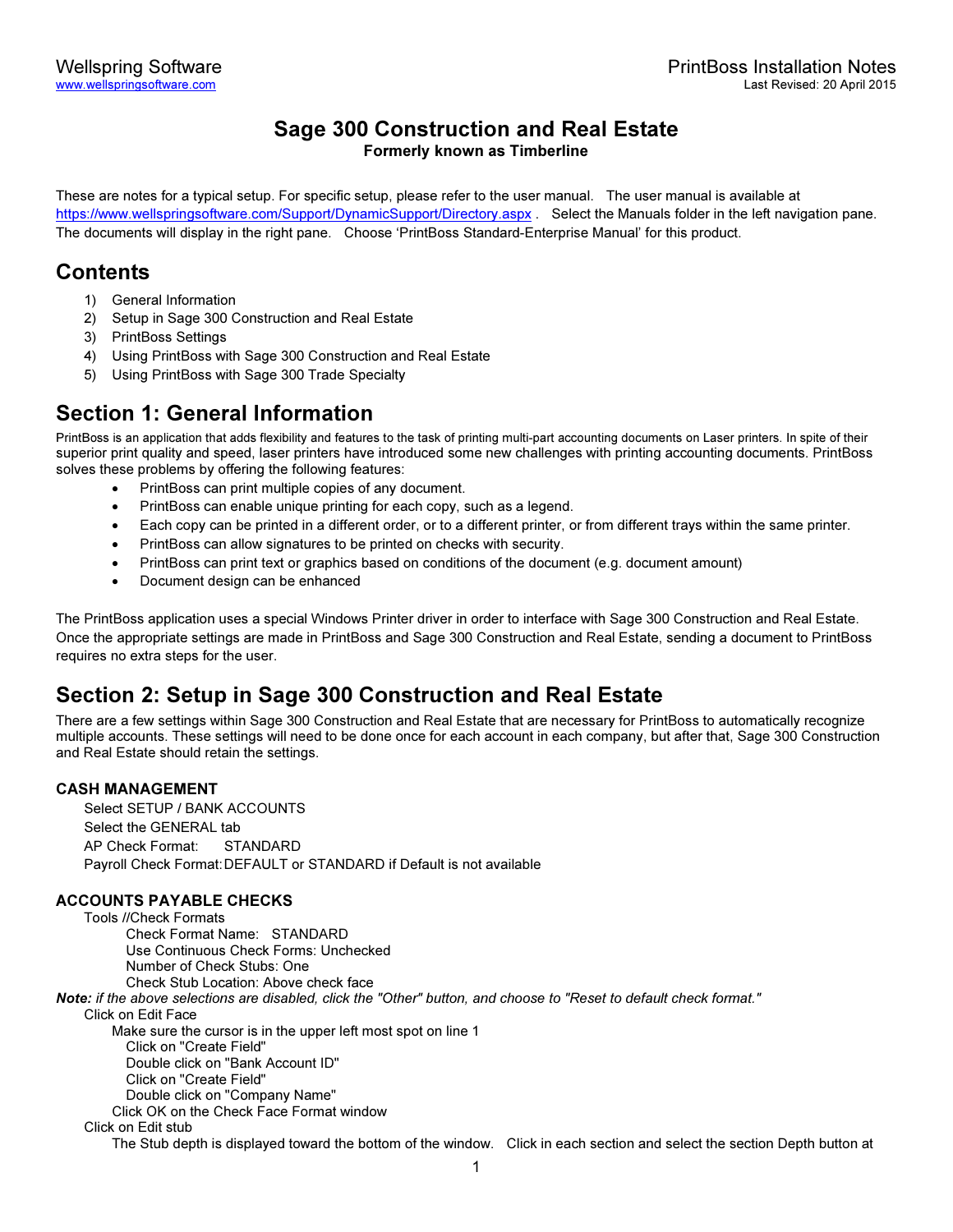the bottom of the window to verify or change these values. Stub Depth: 21 lines (total of Header Depth, title legends row, Body Depth, and Footer Depth) Header Depth: 2 lines Body Depth: 14 lines Footer Depth: 4 lines Click OK on the Check Stub Format window. Click OK on the Check Format Setup window.

Tools/Customize

 The following options should NOT be checked on the General Tab: Use printer fonts Print to file Verify the Font is set to Courier New/12 Click OK on the Customize window.

File/Date Folder Settings/AP Settings/Check Settings

OR File/Company Settings/ AP Settings/Payment Settings

The following options should **NOT** be checked unless you are batch printing from multiple bank records: Print using MICR encoding

Click OK on the AP Settings – Check Settings window.

Click OK on the AP Settings window.

### PAYROLL CHECK

Tools /Modify Forms/Check Forms Check Form: Default or Standard if Default is not available Format: Short Stub Placement: Stub/Check Select the option to print the CHECK NUMBER on the checks. If multiple payroll accounts, include the Company Name on the checks. \*For Canadian clients, please select the Pre 006 CPA Format.

Tools/Customize The following options should **NOT** be checked on the General Tab: Use printer fonts Print to file Click OK on the Customize window.

### DEPOSIT SLIP – PROPERTY MANAGEMENT

Files/Company Settings/PM Settings Receipt Option: Never print receipt Deposit Slip Options: Always print slip

### BILLING INVOICES

No invoice editing is necessary

# Section 3: PrintBoss Settings

The following items are suggested for the Sage 300 Construction and Real Estate interface. This may serve as an installation checklist if problems occur. This section is broken into 3 subsections: Required Settings (these MUST be done after the initial installation), Checklist, and Other Common Settings.

### REQUIRED SETTINGS

### FILE / PRINTER SETUP

Select the driver matching the Laser Jet printer. The PCL5e is recommended when available. Do not use a Post Script (PS) driver. DO NOT select the "PrintBoss" printer here. This setting is workstation specific.

## EDIT / BANK LIST

Beginning with PrintBoss version 5.71.1, PrintBoss includes bank Wizards to make the setup easier. Simply click on Wizards and choose 'Bank Creation'. Each screen has instructions and suggestions specific to Sage 300 Construction and Real Estate. You will be prompted to add a Logo or Signatures after the bank specific portion is completed.

PrintBoss comes with 10 bank accounts in the Standard edition. If more is needed, a Bank Key disk will need to be purchased. Call Wellspring Software, Inc., for more information.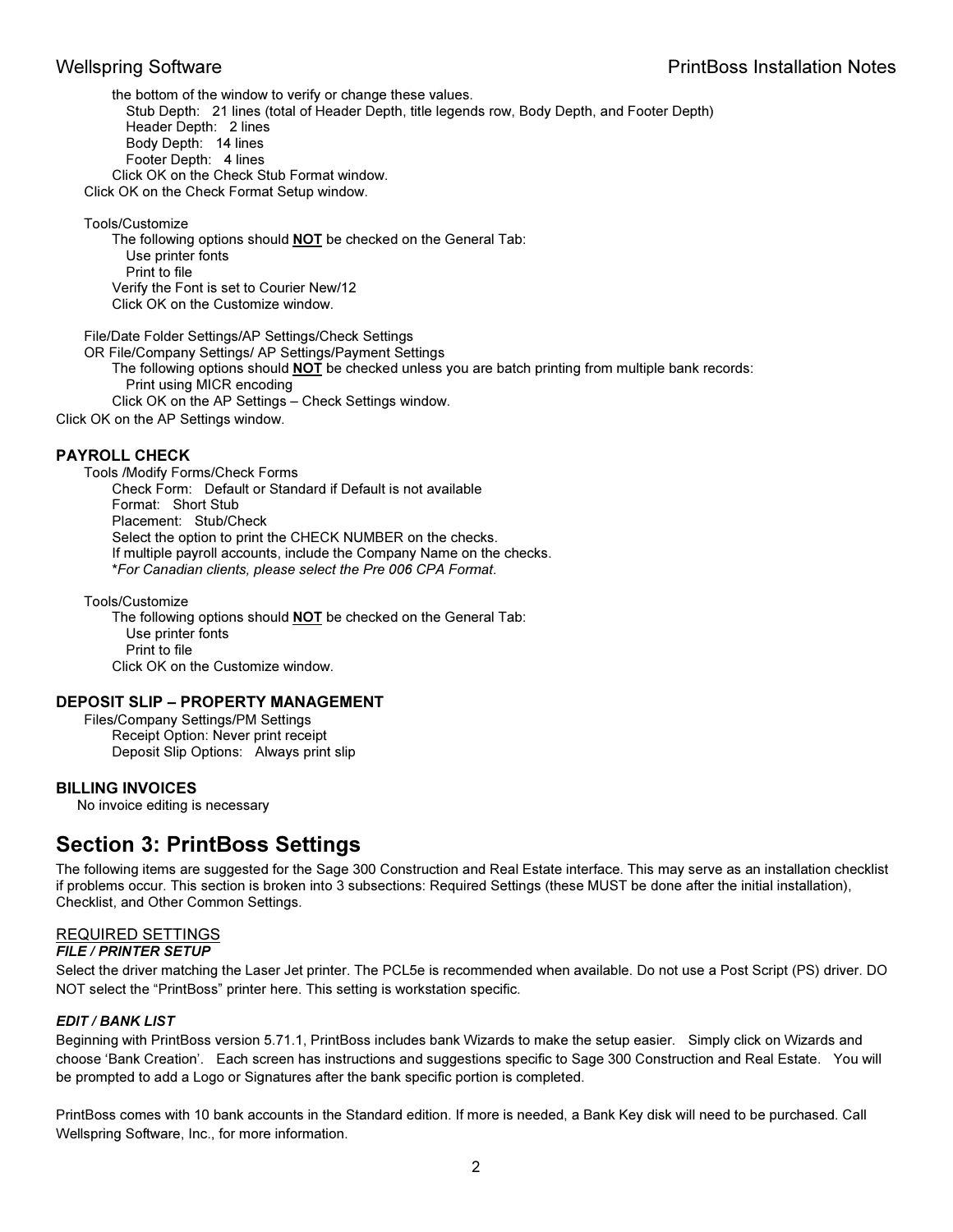# Primary Tab:

- Bank Code for A/P accounts CheckBook ID : Company Name
- Bank Code for Payroll accounts Company Name
- **Bank Prompt Conservation Any word or phrase for user recognition.**
- Bank Name and Address Fill in the bank information for this bank record.
- Company Name and Address Fill in the company information for this bank record.
- Confirm Check Number at start of batch "Auto .."

## MICR Tab:

| Routing Number        | Enter the bank account routing number |
|-----------------------|---------------------------------------|
| <b>Account Number</b> | Enter the bank account number         |
| Check Number          | {CchkNo} or CCCCCC                    |
| Miscellaneous Tab:    |                                       |

• Misc Flag 1 Check this box if this account should always have a second LINE for signatures •Canadian Style Date/Amount Check this box if the CPA06 standards should apply to this account

## Signatures &Logos Tab

This tab is used if there is a signature or logo based up a PrintBoss Bank record. For more specifics, refer to the user manual.

## **CHECKLIST**

## OPTIONS / PRINTBOSS DRIVER SETTINGS

| {ComAppData\\Transfer}\{WinUserName} |
|--------------------------------------|
| Unchecked                            |
| Checked                              |
| Local User Registry (Standard)       |
| <b>Always Capture</b>                |
| {ComAppData\\Spool}                  |
|                                      |

Click on OK when finished.

## OPTIONS / CONFIGURATIONS

If on a Citrix or Terminal Server environment, please visit our website www.printboss.com for specific install steps.

## Settings Tab:

- MICR offset adjustment Use if needing to adjust the MICR line placement. This field is workstation/ user specific. Default values are 0. • Set Globally **Checked**
- 
- Work Files Private Folder Name {WinUserName}
- Always Trigger/Capture Settings o Form {ReqList}
	- o Bank (Grayed out)
	- o PB#INFO Overrides Above Checked
	- o Allow fragmented PB#INFO line Unchecked
	- o Alt frag method not visible

Click on OK when finished.

## OPTIONS / FORM/BANK REQUEST LIST

During the installation, PrintBoss creates request list entries for Sage 300 Construction and Real Estate. The request list files are stored in the PRNTBOSS\REQLIST\TIMBER folder.

# OTHER COMMON SETTINGS

| <b>EDIT / FORMS / (highlight form) / EDITOR</b> |        |
|-------------------------------------------------|--------|
| <b>Accounts Payable</b>                         | TL AP4 |
| <b>Payroll Standard</b>                         | TL PR5 |
| <b>Payroll Short Stub</b>                       | TL PR6 |